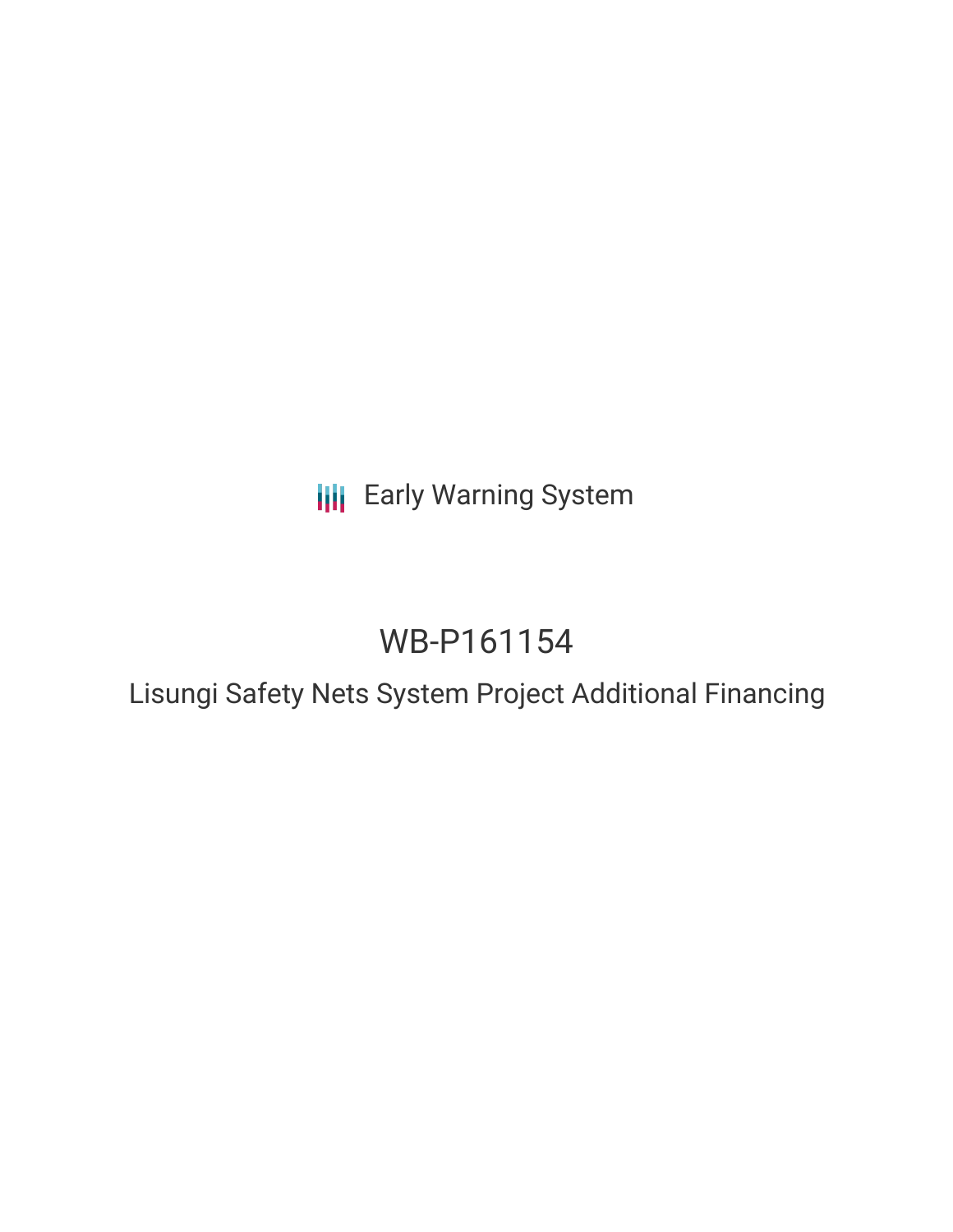

# **Quick Facts**

| <b>Countries</b>               | Congo, Republic of          |
|--------------------------------|-----------------------------|
| <b>Financial Institutions</b>  | World Bank (WB)             |
| <b>Status</b>                  | Active                      |
| <b>Bank Risk Rating</b>        | B                           |
| <b>Voting Date</b>             | 2017-05-30                  |
| <b>Borrower</b>                | Ministry of Finance         |
| <b>Sectors</b>                 | <b>Education and Health</b> |
| <b>Investment Amount (USD)</b> | \$10.00 million             |
| <b>Project Cost (USD)</b>      | \$10.00 million             |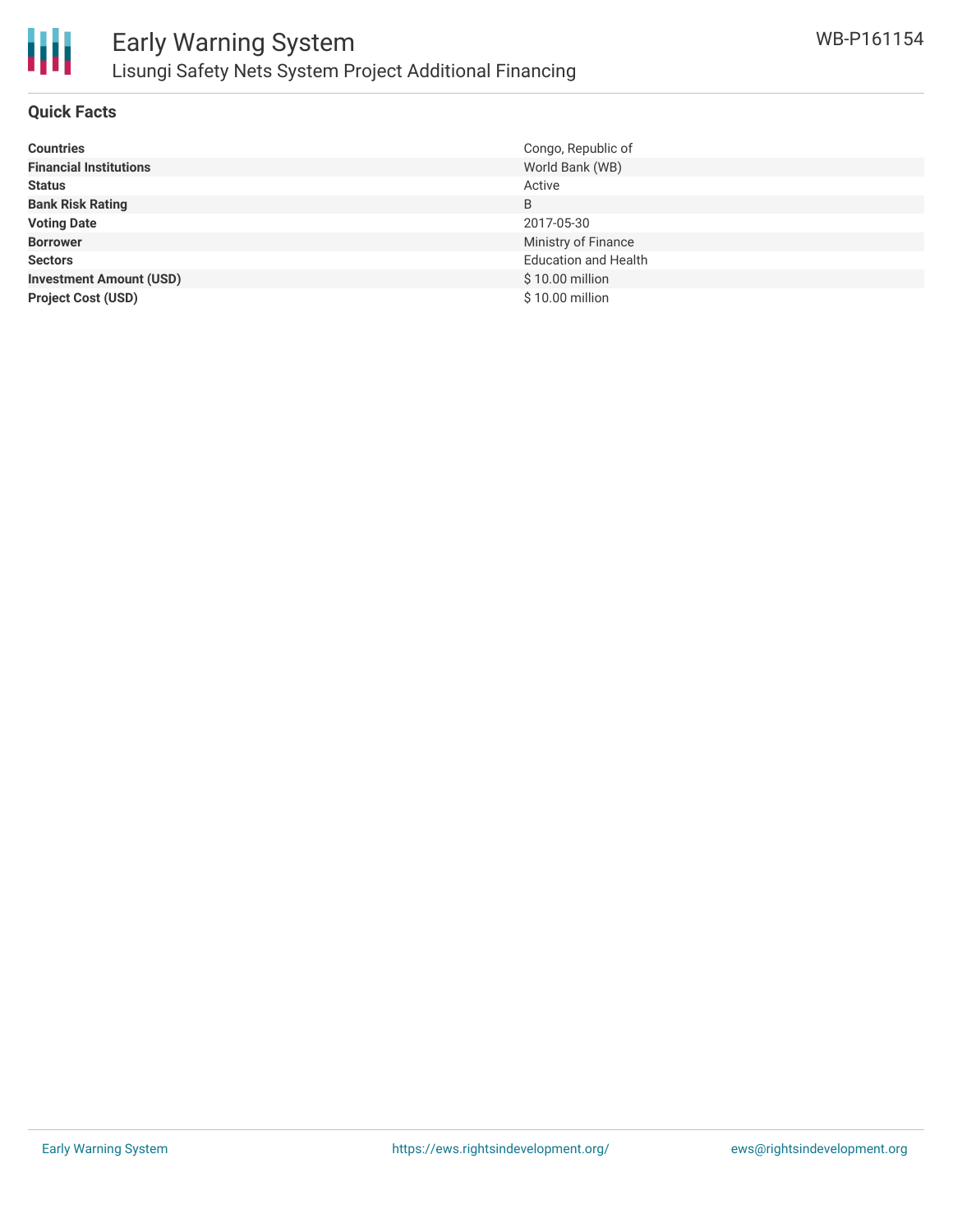

### **Project Description**

The Project's development objective is to strengthen the social safety nets system and its programs aimed at improving both access to health and education services and productivity among poor and vulnerable households in participating areas of the country. The project will be achieved by: (a) further strengthening the country's current social safety net system, which includes making it more transparent and used for enhancing coordination and; (b) increasing the productivity of poor and vulnerable households; and (c) extending the scope of the Project. The scope of the restructured project is broader, accommodating an income generating activities subcomponent to promote and increase household productivity, with the objective to empower beneficiaries' households.

More specifically, the Additional Financing will:

a) With regards to strengthening the country's current social safety net system

1. Continue to support the creation of the social registry to allow the Government to deliver multiple social protection interventions; 2. Improve actions for monitoring conditionalities of the cash transfer program; 3. Support the development of anti-corruption and grievance redress measures, and management information systems beyond Lisungi Unite de Gestion du Projet - Lisungi UGP; 4. Support institutional strengthening to enhance coordination to blend interventions for the chronic poor and the vulnerable; 5. Support institutional strengthening to enhance coordination and capacity of Ministries for implementation of the new Income Generation Activity subcomponent; and 6. Support the development of anticorruption and grievance redress measures and MISs beyond the Lisungi UGP

b) With regards to increasing the productivity of poor and vulnerable households and extending the scope of the Project 1. Scale up the parent project's Conditional Cash Transfer (CCT) to improve access to health and education services of the poorest households in selected areas of the country.

2. Launch the Income Generating Activity program (IGAP) to enable beneficiaries currently enrolled in the social registry to be more productive, while boosting resilience and the local economy.

The parent project is CG Rep. LISUNGI Safety Nets Project (P145263)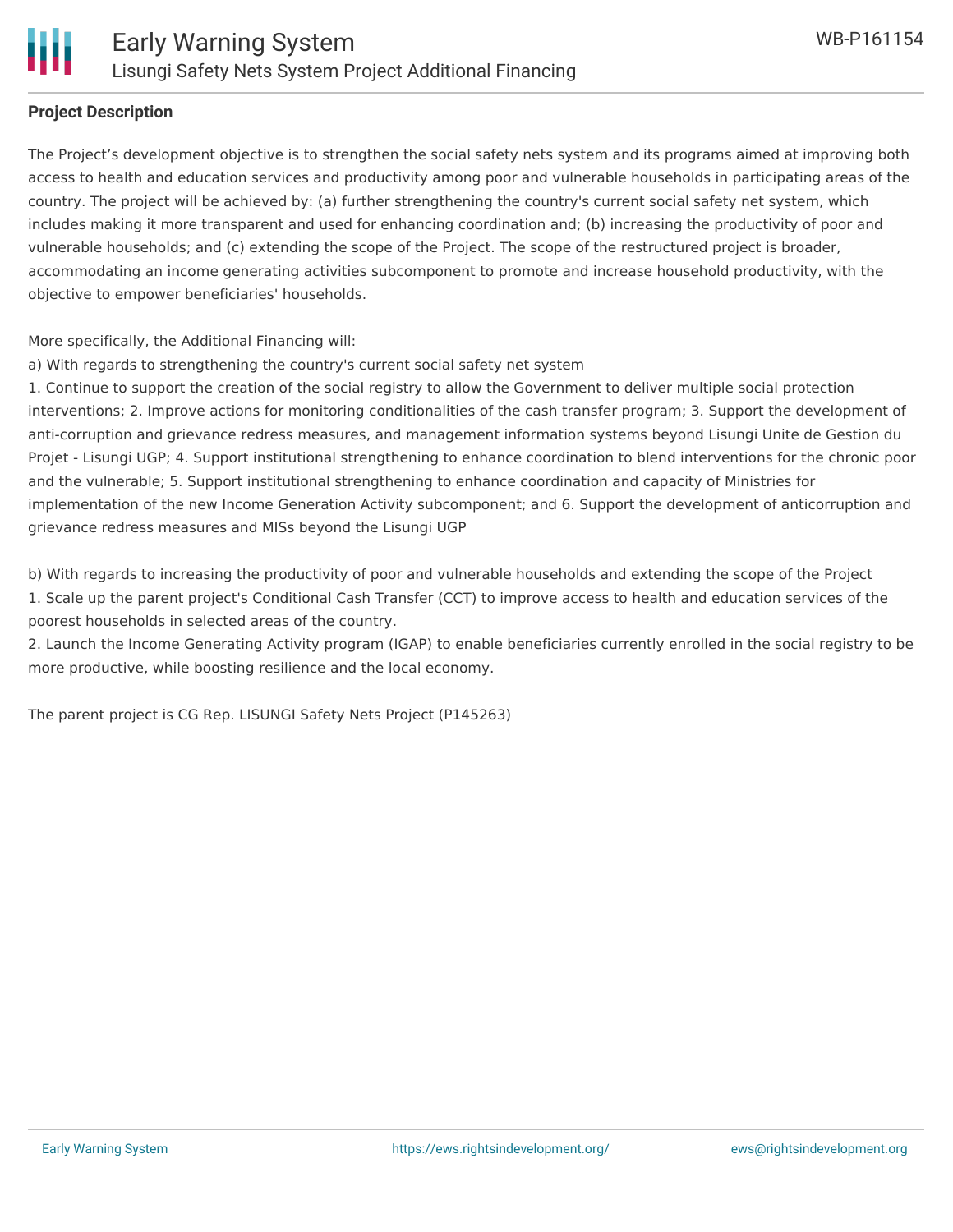

# **Investment Description**

World Bank (WB)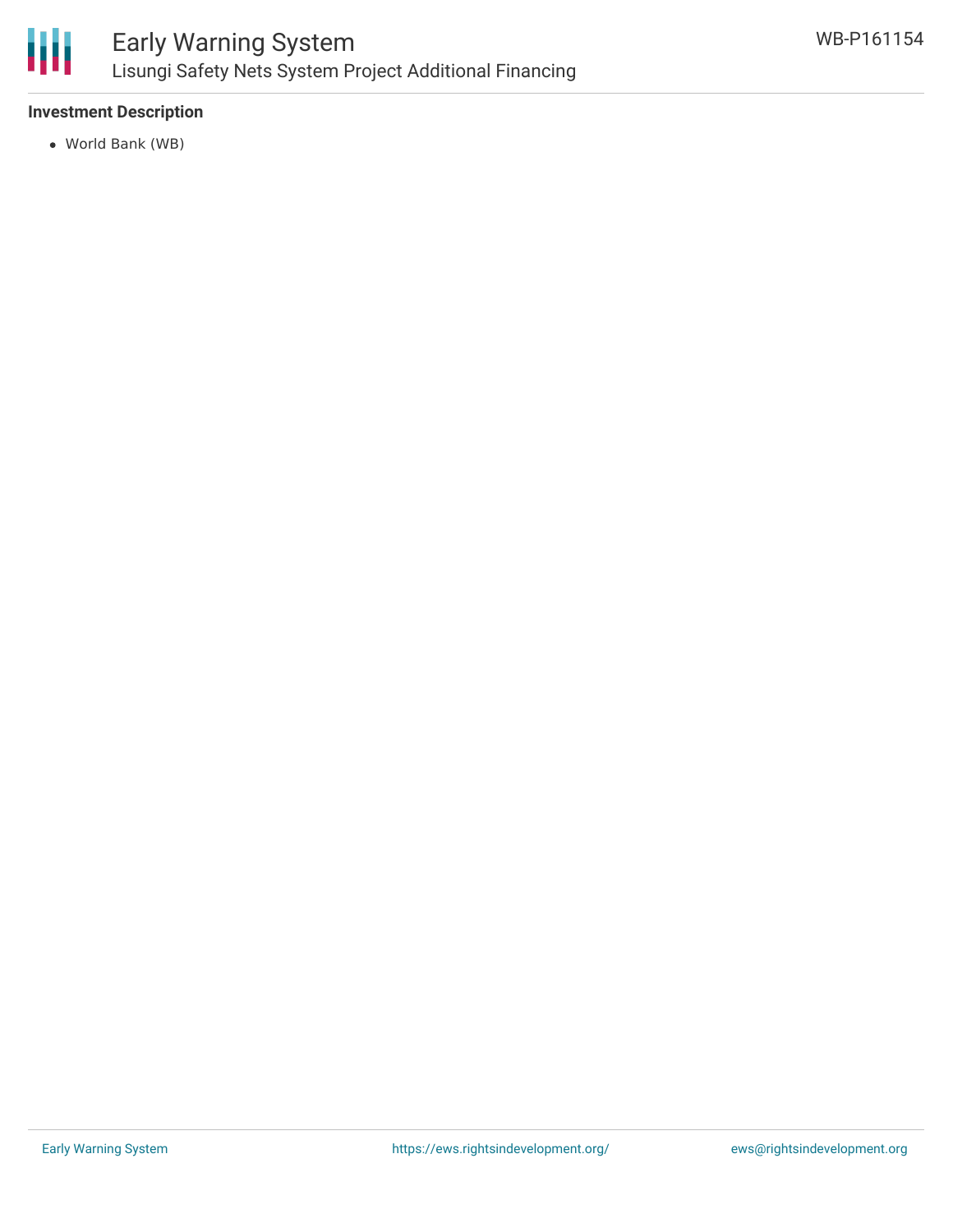

## **Contact Information**

ACCOUNTABILITY MECHANISM OF WORLD BANK

The World Bank Inspection Panel is the independent complaint mechanism and fact-finding body for people who believe they are likely to be, or have been, adversely affected by a World Bank-financed project. If you submit a complaint to the Inspection Panel, they may investigate to assess whether the World Bank is following its own policies and procedures for preventing harm to people or the environment. You can contact the Inspection Panel or submit a complaint by emailing ipanel@worldbank.org. You can learn more about the Inspection Panel and how to file a complaint at: http://ewebapps.worldbank.org/apps/ip/Pages/Home.aspx.